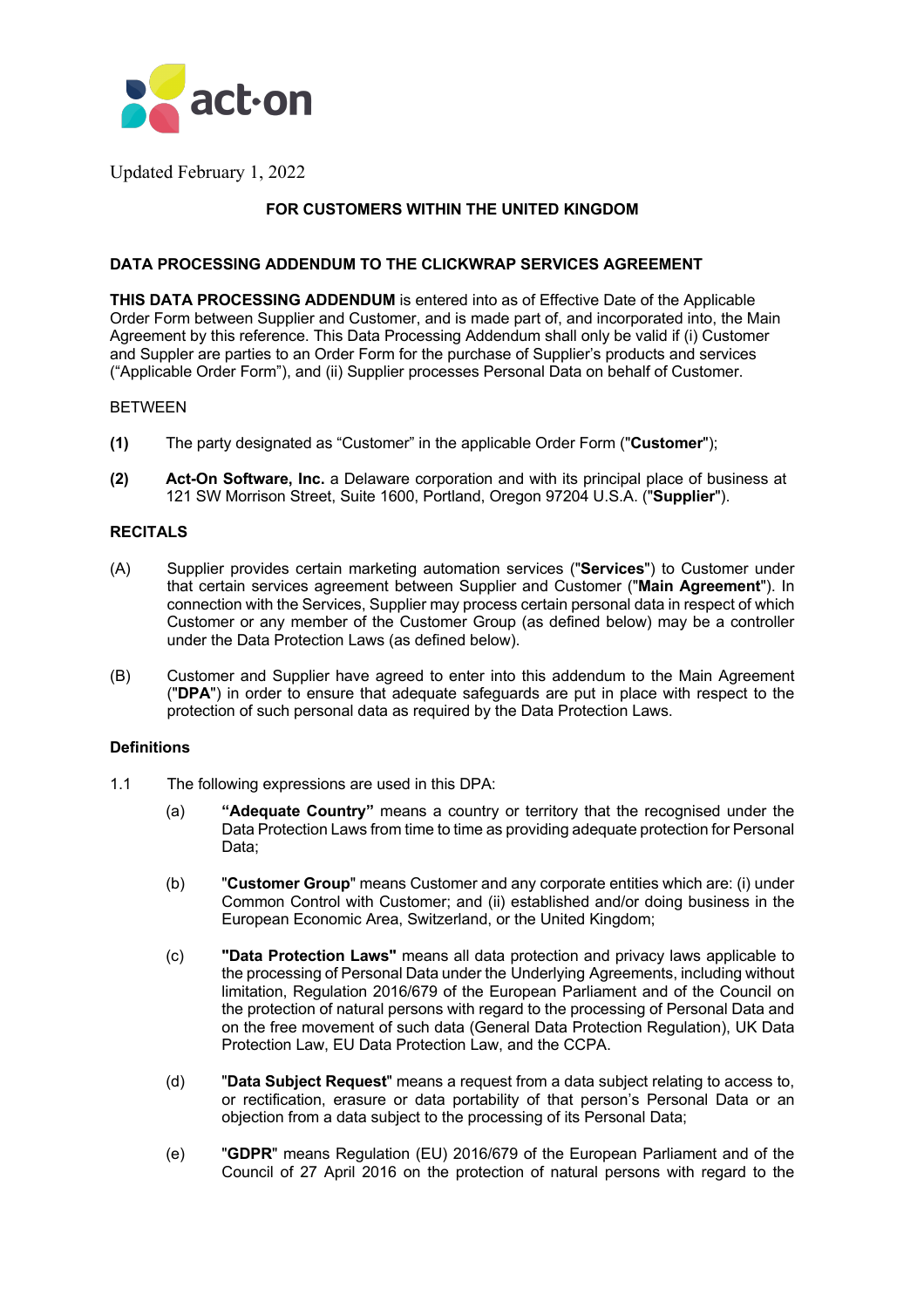

processing of personal data and on the free movement of such data (known as the General Data Protection Regulation)

- (f) "**Personal Data**" means all data (i) which is defined as 'Personal Data' in the Data Protection Laws; (ii) to which Data Protection Laws apply; (iii) which is provided by Customer to Supplier or otherwise processed by Supplier on behalf of Customer in connection with the Services; (iv) which one or more members of the Customer Group established in the European Economic Area, Switzerland, or the United Kingdom is/are a controller, or (v) defined as Customer Content (in the Main Agreement) that include Personal Data;
- (g) "**processing**", "**controller**", "**data subject**", "**supervisory authority**" and "**processor**" shall have the meanings given to them in the Data Protection Laws; and
- (h) **"Supplier Group**" means Supplier and any corporate entities which are from time to time under Common Control with Supplier.
- (i) **"UK Data Protection Law"** means the Data Protection Act 2018, including the GDPR as it forms part of the law of England and Wales, Scotland and Northern Ireland by virtue of The Data Protection, Privacy and Electronic Communications (Amendments etc) (EU Exit) Regulations 2019 each as amended, supplemented or replaced from time to time.
- 1.2 An entity "**Controls**" another entity if it: (a) holds a majority of the voting rights in it; (b) is a member or shareholder of it and has the right to remove a majority of its board of directors or equivalent managing body; (c) is a member or shareholder of it and controls alone or pursuant to an agreement with other shareholders or members a majority of the voting rights in it; or (d) has the right to exercise a dominant influence over it pursuant to its constitutional documents or pursuant to a contract. Two entities are treated as being in "**Common Control**" if either controls the other (directly or indirectly) or both are controlled (directly or indirectly) by the same entity.

## **2. Status of the parties**

- 2.1 The type of Personal Data processed pursuant to this DPA and the subject matter, duration, nature and purpose of the processing, and the categories of data subjects, are as described in Appendix 1 to the attached Standard Contractual Clauses.
- 2.2 Customer and Supplier each warrant in relation to Personal Data that it will (and will ensure that any of its staff and/or sub-processors will) comply with the Data Protection Laws. As between the parties, Customer shall have sole responsibility for the accuracy, quality, and legality of Personal Data and the means by which Customer acquired Personal Data.
- 2.3 The parties hereby acknowledge and agree that Customer is the Controller and Supplier is the Processor and accordingly Supplier agrees that it shall process all Personal Data in accordance with its obligations pursuant to this DPA.
- 2.4 Supplier and Customer shall notify each other of an individual within its organisation authorised to respond to enquiries regarding the Personal Data and each of Supplier and Customer shall deal with such enquiries promptly.

## **3. Supplier obligations**

3.1 With respect to all Personal Data, Supplier warrants that it shall: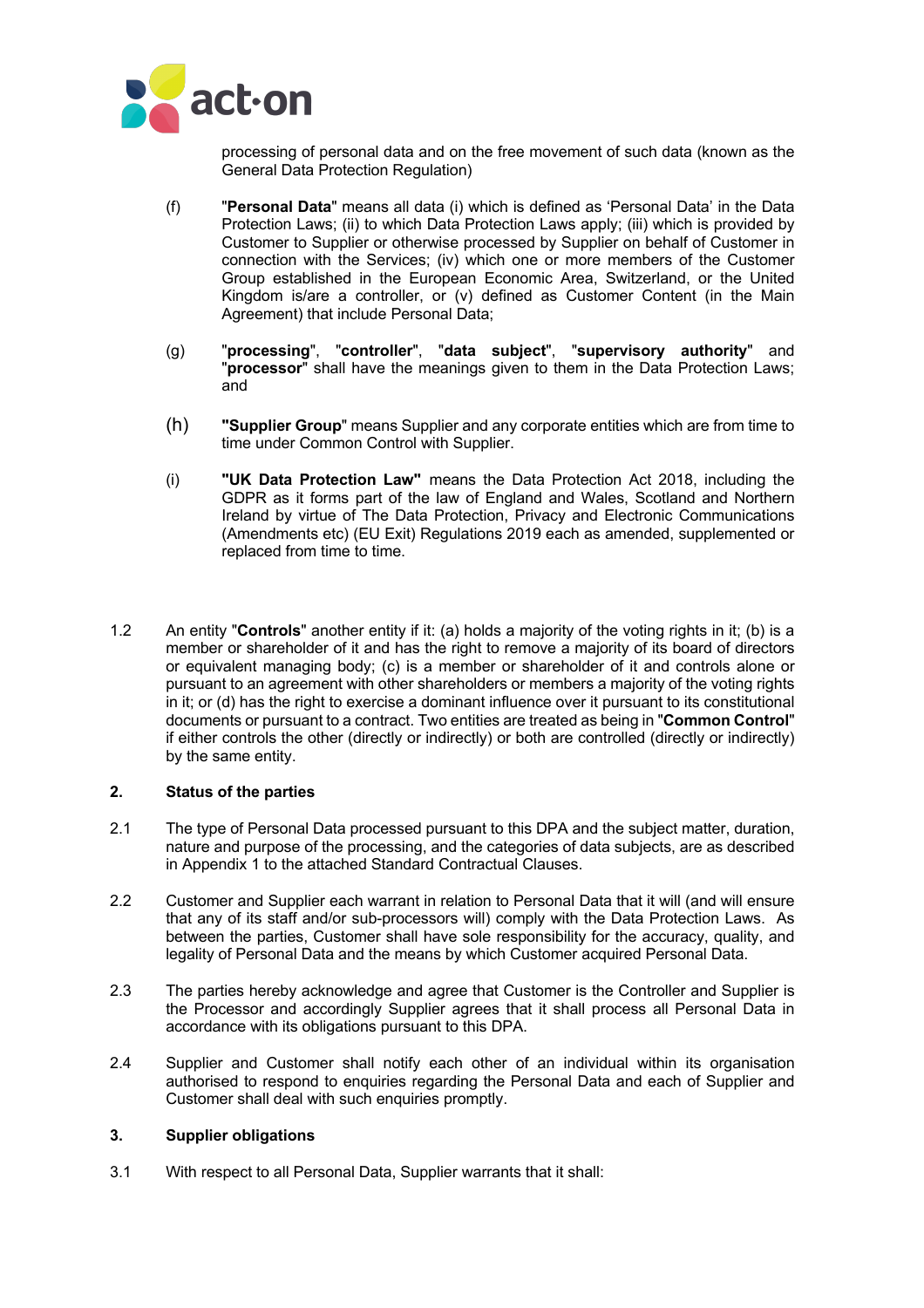

- (a) only process the Personal Data in order to provide the Services and shall act only in accordance with the Customer's written instructions as represented by the Main Agreement and this DPA;
- (b) in the unlikely event that applicable law requires Supplier to process Personal Data other than pursuant to Customer's written instructions, notify Customer (unless prohibited from so doing by applicable law);
- (c) as soon as reasonably practicable upon becoming aware, inform Customer if, in Supplier's opinion, any instructions provided by Customer under Clause 3.1(a) violate any Data Protection Laws;
- (d) implement appropriate technical and organisational measures designed to ensure a level of security appropriate to the risks that are presented by the processing, in particular protection against accidental or unlawful destruction, loss, alteration, unauthorised disclosure of, or access to, Personal Data;
- (e) take reasonable steps to ensure that only authorised personnel have access to such Personal Data and that any persons whom it authorises to have access to the Personal Data are under obligations of confidentiality;
- (f) as soon as reasonably practicable upon becoming aware, notify Customer of any breach of security leading to the accidental or unlawful destruction, loss, alteration, unauthorised disclosure of, or access to, Personal Data (a "**Security Breach**");
- (g) promptly provide Customer with reasonable cooperation and assistance in respect of the Security Breach and all information in Supplier's possession concerning the Security Breach that is required for Customer to provide adequate notice under the Data Protection Laws;
- (h) unless required by applicable law, not make any public announcement that references Customer about a Security Breach (a "**Breach Notice**") without:
	- (i) the prior written consent of Customer; and
	- (ii) prior written approval by Customer of the content, media, and timing of the Breach Notice.
- (i) promptly notify Customer if it receives a Data Subject Request. Supplier shall not respond to a Data Subject Request received by Supplier without Customer's prior written consent except to confirm that such request relates to the Customer. To the extent Customer does not have the ability to address a Data Subject Request, Supplier shall upon Customer's request provide reasonable assistance to facilitate a Data Subject Request to the extent Supplier is able to consistent with applicable law; provided that, Customer shall pay Supplier's charges for providing such assistance, at Supplier's standard consultancy rates.
- (j) within ninety (90) days of termination or expiration of the Main Agreement or completion of the Services, delete all Personal Data processed pursuant to the provision of the Services. Upon Customer's written request, Supplier will provide Customer with a copy of all Personal Data processed pursuant to the provision of the Services prior to deletion of the Personal Data.
- (k) provide such assistance as Customer reasonably requests (taking into account the nature of processing and the information available to Supplier) in relation to Customer's obligations under Data Protection Laws with respect to:
	- (i) data protection impact assessments (as such term is defined in the GDPR);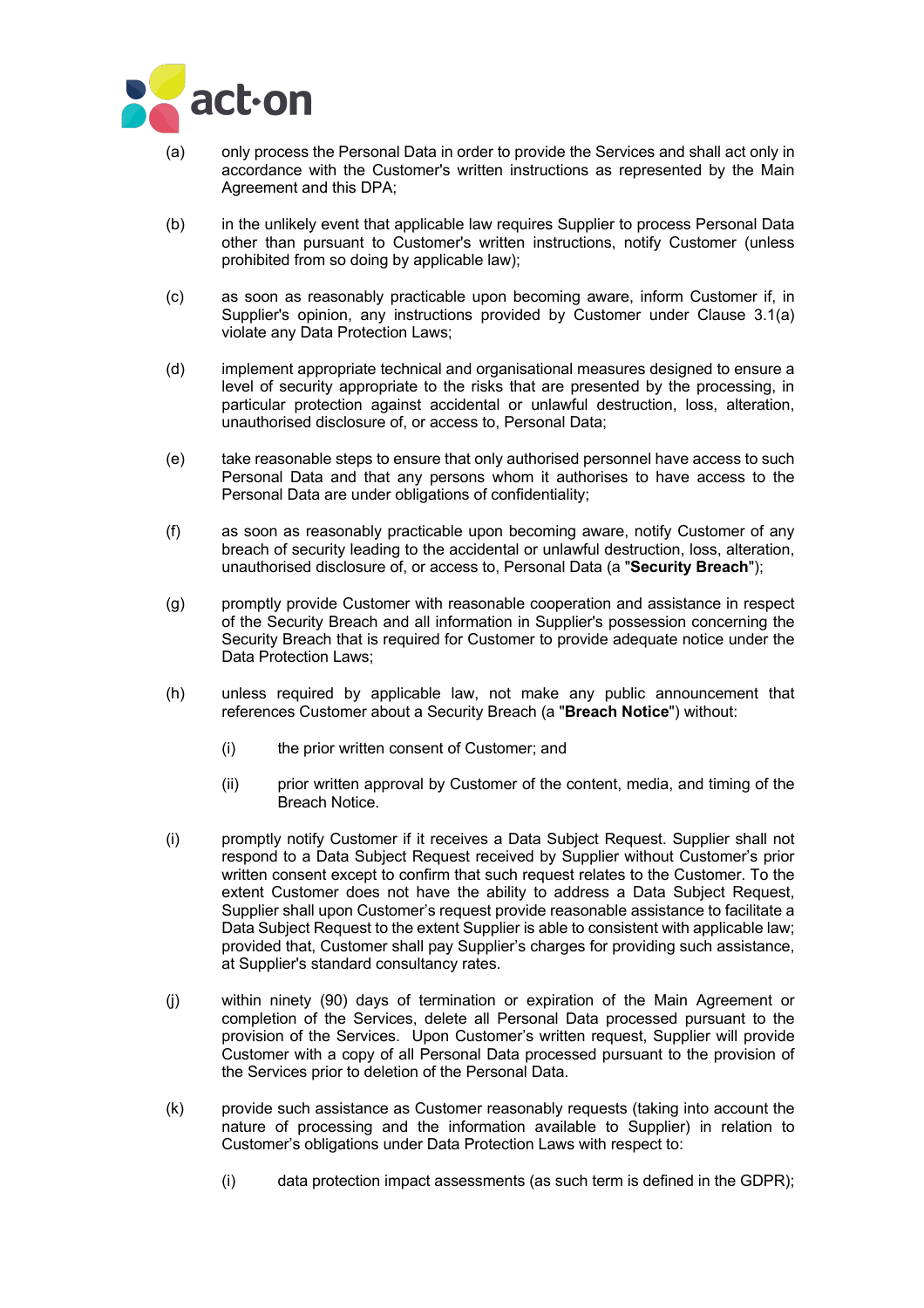

- (ii) notifications to the supervisory authority under Data Protection Laws;
- (iii) communications to data subjects by Customer in response to any Security Breach; and
- (iv) Customer's compliance with its obligations under the GDPR with respect to the security of processing.
- (l) to the extent legally permitted: (i) promptly notify Customer in writing upon receipt of an order, demand, or document purporting to request, demand or compel the production of Personal Data to any third party, including, but not limited to the United States government for surveillance and/or other purposes; and (ii) not disclose Personal Data to the third party without providing Customer at least forty-eight (48) hours' notice, so that Customer may, at its own expense, exercise such rights as it may have under applicable laws to prevent or limit such disclosure.

#### **4. Sub-processing**

- 4.1 Customer grants a general authorisation (a) to Supplier to appoint other members of the Supplier Group as sub-processors and (b) to Supplier and other members of the Supplier Group to appoint third-party data centre operators, outsourced support providers, and other third parties as sub-processors to assist in the provision of the Services.
- 4.2 Supplier will maintain a list of sub-processors and will add the names of new and replacement sub-processors to the list prior to them starting sub-processing of Personal Data. Upon request of Customer, Supplier will make the then-current list of sub-processors available to Customer. Supplier will ensure that any sub-processor it engages to assist in the provision of the Services does so only on the basis of a written contract which imposes on such subprocessor terms substantially no less protective of Personal Data than those imposed on Supplier in this DPA (the "**Relevant Terms**"). Supplier shall ensure that each sub-processor maintains compliance with the Relevant Terms and shall be liable to Customer for any breach of the Relevant Terms by a sub-processor, subject to any limitations of liability in the Main Agreement.

#### **5. Audit and records**

- 5.1 Supplier shall, in accordance with Data Protection Laws, make available to Customer such information in Supplier's possession or control as Customer may reasonably request to demonstrate Supplier's compliance with the obligations of data processors under Data Protection Laws in relation to its processing of Personal Data.
- 5.2 Unless Customer is compelled by an applicable regulatory body or by a valid legal request, Customer agrees to exercise its right of audit under Data Protection Laws, through Supplier providing:
	- (a) an audit report not older than 18 months by a registered and independent external auditor demonstrating that Supplier's third-party hosting providers' technical and organizational measures are sufficient and in accordance with an accepted industry audit standard such as ISO 27001 or SSAE 16 II SOC1 and SOC2); and
	- (b) additional information in Supplier's possession or control to an EU supervisory authority when it requests or requires additional information in relation to the data processing activities carried out by Supplier under this DPA.
- 5.3 Customer acknowledges and agrees that any such audit of Supplier's sub-processors shall be in accordance with such sub-processor's standard audit process.

## **6. Data transfers**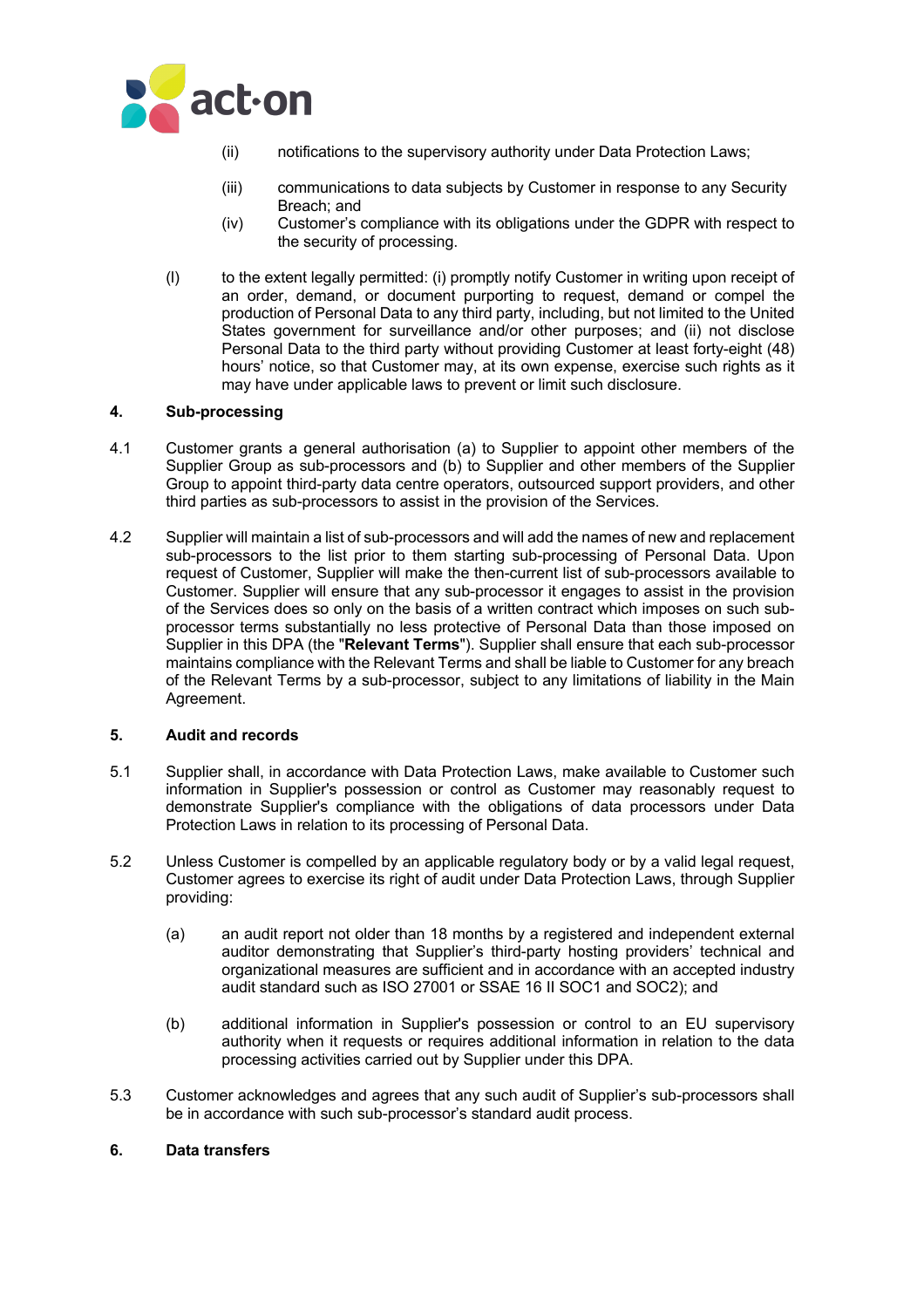

- 6.1 Customer acknowledges that the provision of the Services may require the processing of Personal Data in countries outside the EEA, Switzerland, or the United Kingdom.
- 6.2 In addition to the other obligations herein, Supplier will remain in compliance with the EU-U.S. Privacy Shield Framework and the Swiss-U.S. Privacy Shield Framework as set forth by the U.S. Department of Commerce (or successor framework) until such time that Supplier can provide obligations under a successor framework, through a third-party audit, or by way of improved product offerings or technology.
- 6.3 To the extent any processing of Personal Data by Supplier takes place in a country outside the EEA, Switzerland, or the United Kingdom (except if in an Adequate Country), the parties agree that the standard contractual clauses attached here as Annex 1 will apply to such processing and Supplier will comply with the obligations of the 'data importer' in the standard contractual clauses and Customer will comply with the obligations of the 'data exporter'.
- 6.4 The following terms shall apply to the standard contractual clauses set out in Annex 1:
	- (a) Customer agrees to exercise its right of audit under clause 5.1(f) and 12.2 of the standard contractual clauses as set out in, and subject to the requirements of, clause 5.2 of this DPA; and
	- (b) Supplier may appoint sub-processors as set out, and subject to the requirements of, clauses 4 and 6.4 of this DPA.
	- (c) The sub-processor agreements referenced in clause 5.1(j) and certification of deletion referenced in clause 12.1 of the standard contractual clauses shall be provided only upon Customer's written request.
	- (d) Each party's signature to an applicable Order Form shall be considered a signature to the standard contractual clauses to the extent that the standard contractual clauses apply hereunder.

## **7. General**

- 7.1 If Customer determines that a Personal Data Breach must be notified to any supervisory authority, data subjects, or the public or portions of the public, Customer will notify Supplier before the communication is made and provide Supplier with copies of any written documentation to be filed with the supervisory authority and of any notification Customer proposes to make which references Supplier, its security measures, or its role in the Security Breach. Customer will consult with Supplier in good faith and take account of any clarifications or corrections Supplier reasonably requests to such notifications and which are consistent with the GDPR.
- 7.2 This DPA is without prejudice to the rights and obligations of the parties under the Main Agreement which shall continue to have full force and effect. In the event of any conflict between the terms of this DPA and the terms of the Main Agreement, the terms of this DPA shall prevail so far as the subject matter concerns the processing of Personal Data.
- 7.3 Except where prohibited under applicable law, Supplier's liability to Customer and to each member of the Customer Group (taken together) under or in connection with this DPA shall be subject to the same limitations and exclusions of liability as apply under the Main Agreement as if that liability arose under the Main Agreement. Nothing in this DPA will limit Supplier's liability in respect of personal injury or death in negligence or for any other liability or loss which may not be limited by agreement under applicable law.
- 7.4 This DPA sets out all of the terms that have been agreed between the parties in relation to the subjects covered by it. No other representations or terms shall apply or form part of this DPA.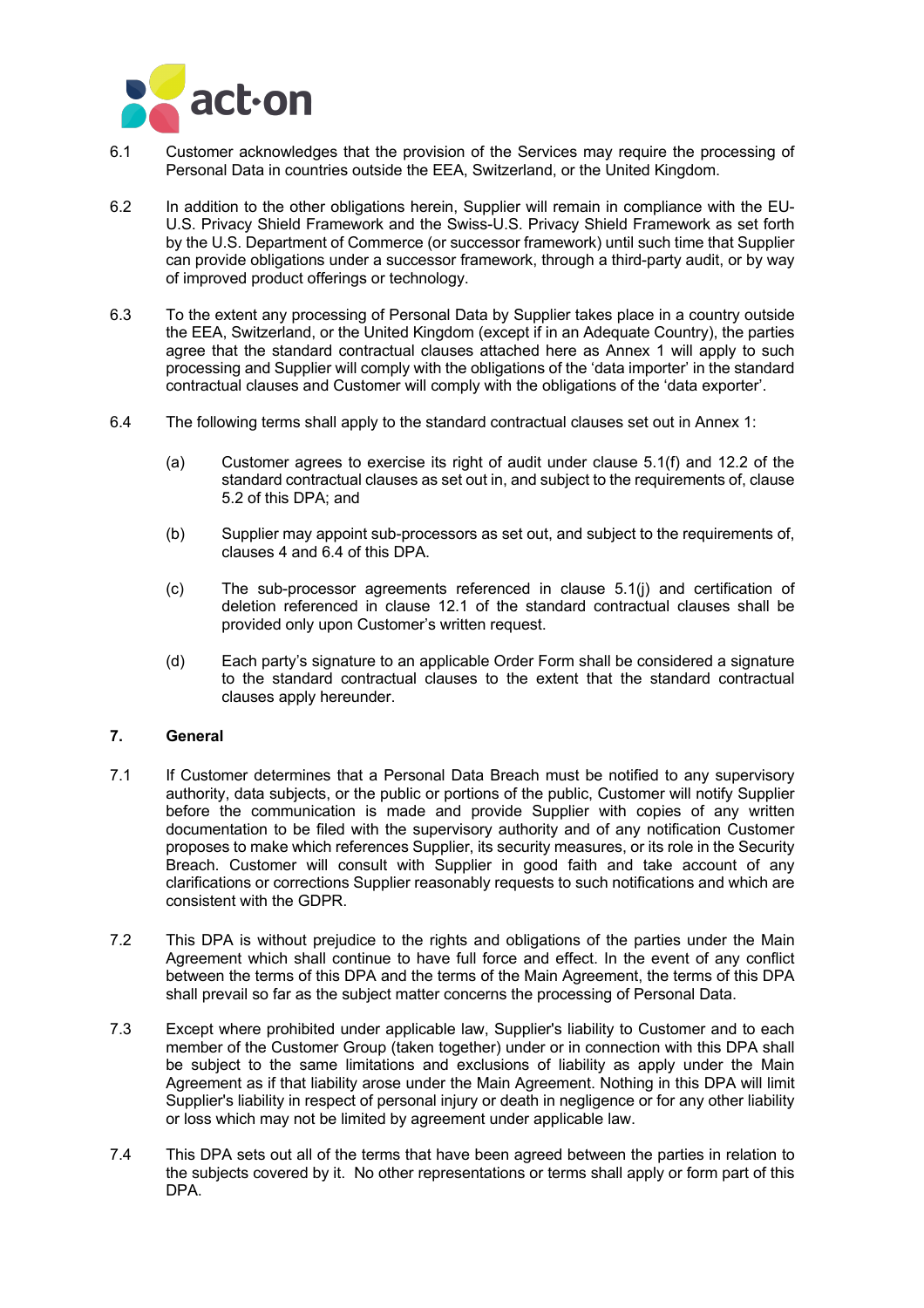

- 7.5 A person who is not a party to this DPA shall not have any rights to enforce this DPA including (where applicable) under the Contracts (Rights of Third Parties) Act 1999 of the United Kingdom.
- 7.6 Should any provision of this DPA be invalid or unenforceable, then the remainder of this DPA shall remain valid and in force. The invalid or unenforceable provision shall be either (i) amended as necessary to ensure its validity and enforceability, while preserving the parties' intentions as closely as possible or, if this is not possible, (ii) construed in a manner as if the invalid or unenforceable part had never been contained therein.
- 7.7 Without prejudice to clause 7 (Mediation and Jurisdiction) and clause 9 (Governing Law) of the Standard Contractual Clauses, this DPA shall be governed by and construed in accordance with the laws of the country stipulated for this purpose in the Main Agreement and each of the parties agrees to submit to the choice of jurisdiction as stipulated in the Main Agreement in respect of any claim or matter arising under this DPA.
- 7.8 Other than in respect of any accrued liabilities of either party and the provisions of clauses 1, 2 and this clause 7, this DPA shall terminate automatically on the expiration or termination for whatever reason of the Main Agreement.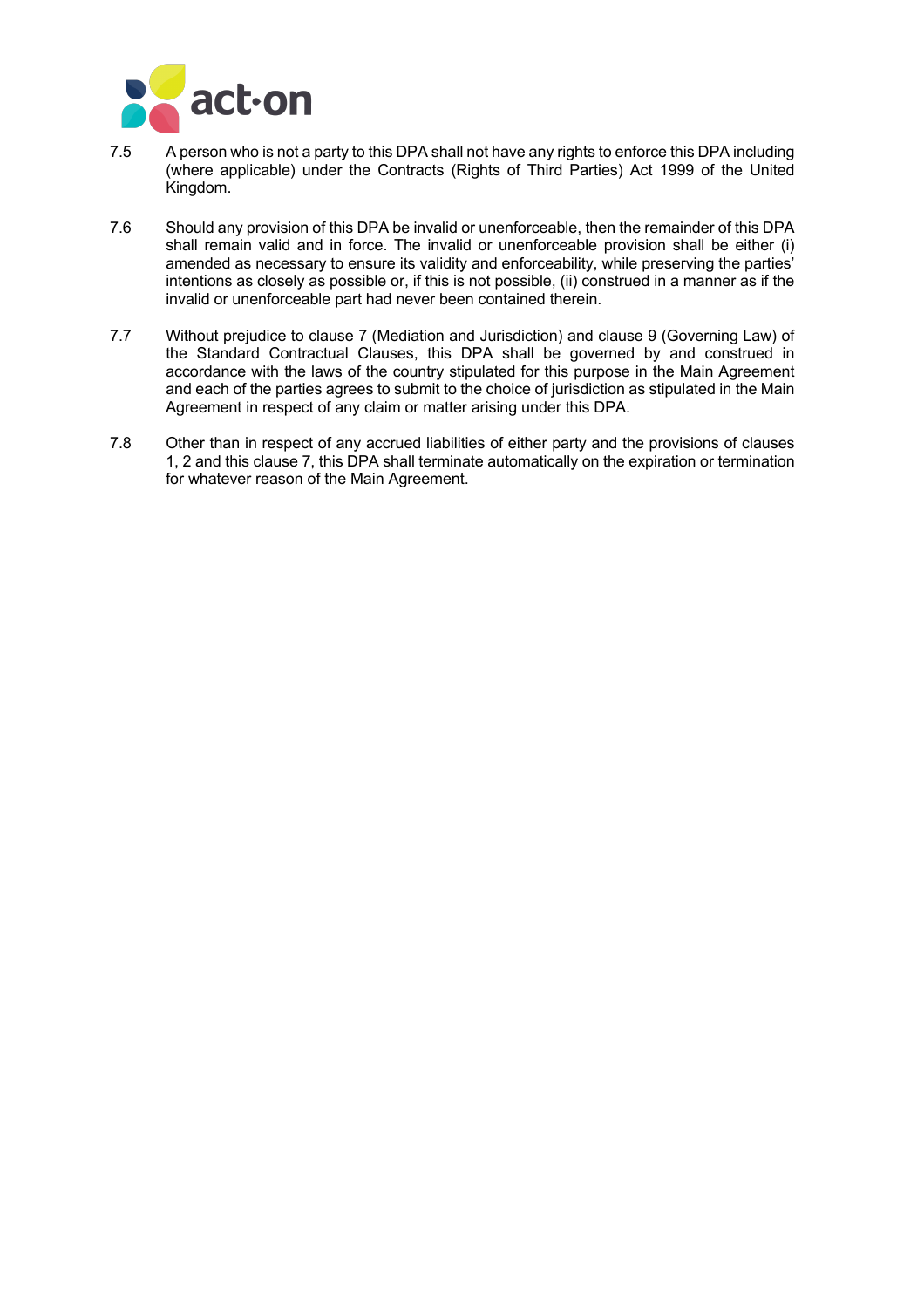

## **Annex 1**

#### **2010 EU Model clauses extracted from 2010/87/EU Annex EU Standard Contractual Clauses for the transfer of personal data to data processors established in third countries which do not ensure an adequate level of data protection**

**-----------------------------------------------------------------------------------------------------------------------------**

#### **INTRODUCTION**

Both parties have agreed on the following Contractual Clauses (the "**Clauses**") in order to adduce adequate safeguards with respect to the protection of privacy and fundamental rights and freedoms of individuals for the transfer by the data exporter to the data importer of the personal data specified in Appendix 1.

## **AGREED TERMS**

#### **1. Definitions**

For the purposes of the Clauses:

- (a) "**personal data**", "**special categories of data**", "**process/processing**", "**controller**", "**processor**", "**data subject**" and "**supervisory authority**" shall have the same meaning as in Directive 95/46/EC of the European Parliament and of the Council of 24 October 1995 on the protection of individuals with regard to the processing of personal data and on the free movement of such data;
- (b) the "**data exporter**" means the controller who transfers the personal data;
- (c) the "**data importer**" means the processor who agrees to receive from the data exporter personal data intended for processing on his behalf after the transfer in accordance with his instructions and the terms of the Clauses and who is not subject to a third country's system ensuring adequate protection within the meaning of Article 25(1) of Directive 95/46/EC;
- (d) the "**sub-processor**" means any processor engaged by the data importer or by any other sub-processor of the data importer who agrees to receive from the data importer or from any other sub-processor of the data importer personal data exclusively intended for processing activities to be carried out on behalf of the data exporter after the transfer in accordance with his instructions, the terms of the Clauses and the terms of the written subcontract;
- (e) the "**applicable data protection law**" means the legislation protecting the fundamental rights and freedoms of individuals and, in particular, their right to privacy with respect to the processing of personal data applicable to a data controller in the Member State in which the data exporter is established; and
- (f) "**technical and organisational security measures**" means those measures aimed at protecting personal data against accidental or unlawful destruction or accidental loss, alteration, unauthorised disclosure or access, in particular where the processing involves the transmission of data over a network, and against all other unlawful forms of processing.

#### **2. Details of the transfer**

The details of the transfer and in particular the special categories of personal data where applicable are specified in Appendix 1 which forms an integral part of the Clauses.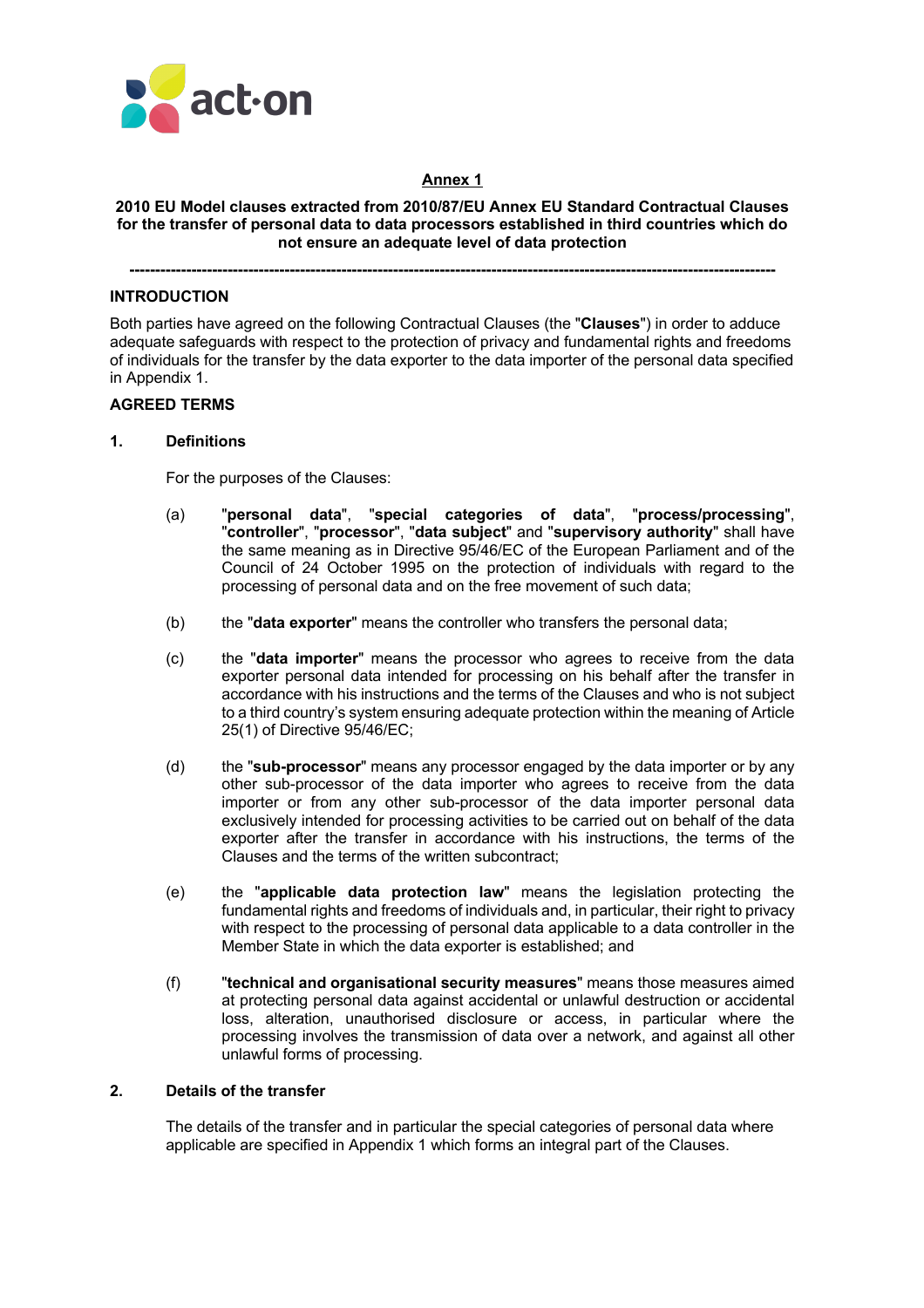

## **3. Third-party beneficiary clause**

- 3.1 The data subject can enforce against the data exporter this Clause, Clause 4.1(b) to (i), Clause  $5(a)$  to (e), and (g) to (j), Clause  $6(1)$  and (2), Clause 7, Clause  $8(2)$ , and Clauses 9 to 12 as third-party beneficiary.
- 3.2 The data subject can enforce against the data importer this Clause, Clause 5(a) to (e) and (g), Clause 6, Clause 7, Clause 8(2), and Clauses 9 to 12, in cases where the data exporter has factually disappeared or has ceased to exist in law unless any successor entity has assumed the entire legal obligations of the data exporter by contract or by operation of law, as a result of which it takes on the rights and obligations of the data exporter, in which case the data subject can enforce them against such entity.
- 3.3 The data subject can enforce against the sub-processor this Clause, Clause 5(a) to (e) and (g), Clause 6, Clause 7, Clause 8(2), and Clauses 9 to 12, in cases where both the data exporter and the data importer have factually disappeared or ceased to exist in law or have become insolvent, unless any successor entity has assumed the entire legal obligations of the data exporter by contract or by operation of law as a result of which it takes on the rights and obligations of the data exporter, in which case the data subject can enforce them against such entity. Such third-party liability of the sub- processor shall be limited to its own processing operations under the Clauses.
- 3.4 The parties do not object to a data subject being represented by an association or other body if the data subject so expressly wishes and if permitted by national law.

#### **4. Obligations of the data exporter**

- 4.1 The data exporter agrees and warrants:
	- (a) that the processing, including the transfer itself, of the personal data has been and will continue to be carried out in accordance with the relevant provisions of the applicable data protection law (and, where applicable, has been notified to the relevant authorities of the Member State where the data exporter is established) and does not violate the relevant provisions of that State;
	- (b) that it has instructed and throughout the duration of the personal data-processing services will instruct the data importer to process the personal data transferred only on the data exporter's behalf and in accordance with the applicable data protection law and the Clauses;
	- (c) that the data importer will provide sufficient guarantees in respect of the technical and organisational security measures specified in Appendix 2 to this contract;
	- (d) that after assessment of the requirements of the applicable data protection law, the security measures are appropriate to protect personal data against accidental or unlawful destruction or accidental loss, alteration, unauthorised disclosure or access, in particular where the processing involves the transmission of data over a network, and against all other unlawful forms of processing, and that these measures ensure a level of security appropriate to the risks presented by the processing and the nature of the data to be protected having regard to the state of the art and the cost of their implementation;
	- (e) that it will ensure compliance with the security measures;
	- (f) that, if the transfer involves special categories of data, the data subject has been informed or will be informed before, or as soon as possible after, the transfer that its data could be transmitted to a third country not providing adequate protection within the meaning of Directive 95/46/EC;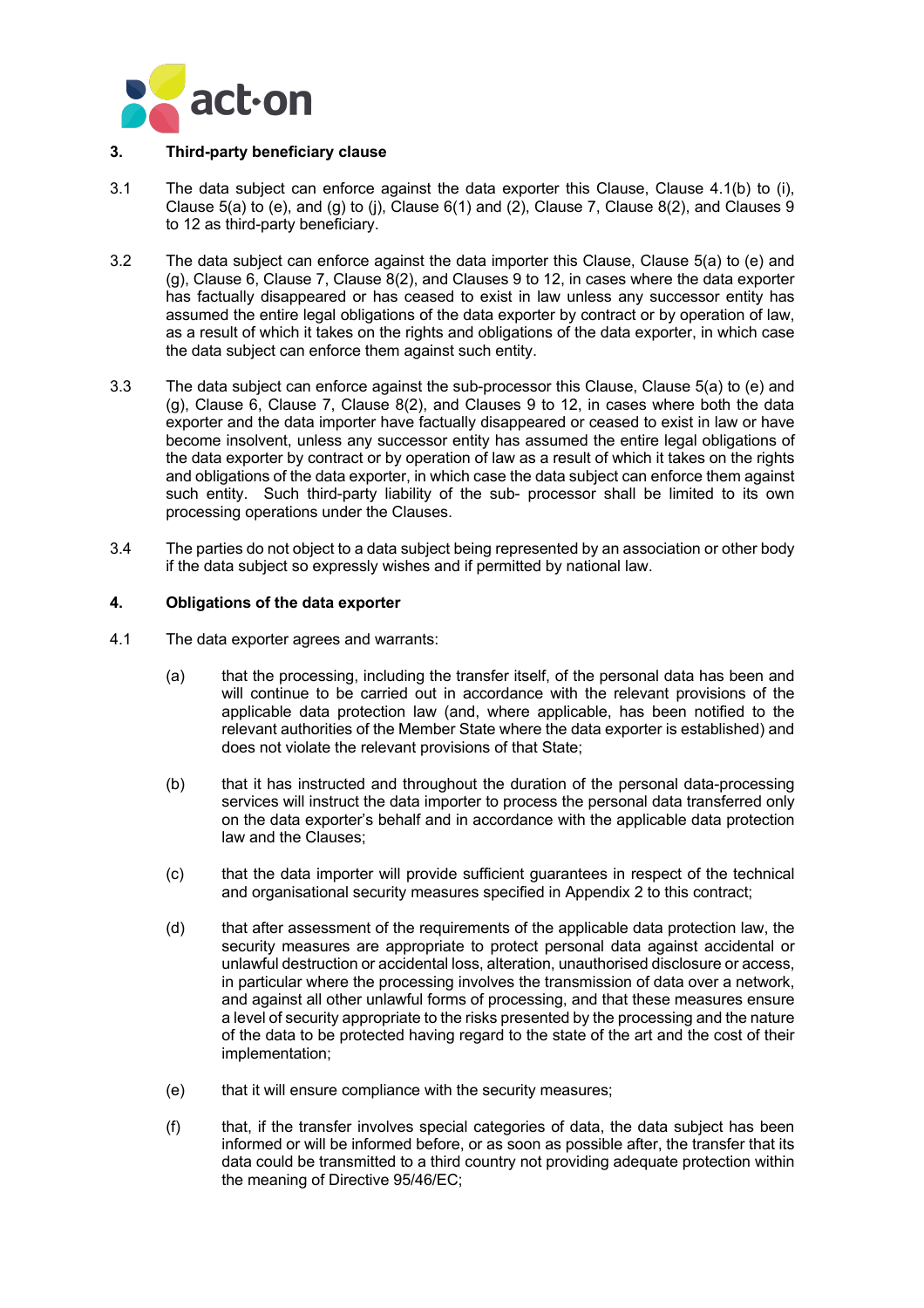

- (g) to forward any notification received from the data importer or any sub-processor pursuant to Clause 5(b) and Clause 8(3) to the data protection supervisory authority if the data exporter decides to continue the transfer or to lift the suspension;
- (h) to make available to the data subjects upon request a copy of the Clauses, with the exception of Appendix 2, and a summary description of the security measures, as well as a copy of any contract for sub-processing services which has to be made in accordance with the Clauses, unless the Clauses or the contract contain commercial information, in which case it may remove such commercial information;
- (i) that, in the event of sub-processing, the processing activity is carried out in accordance with Clause 11 by a sub- processor providing at least the same level of protection for the personal data and the rights of data subject as the data importer under the Clauses; and
- $(i)$  that it will ensure compliance with Clause  $4(a)$  to  $(i)$ .

## **5. Obligations of the data importer**

- 5.1 The data importer agrees and warrants:
	- (a) to process the personal data only on behalf of the data exporter and in compliance with its instructions and the Clauses; if it cannot provide such compliance for whatever reasons, it agrees to inform promptly the data exporter of its inability to comply, in which case the data exporter is entitled to suspend the transfer of data and/or terminate the contract;
	- (b) that it has no reason to believe that the legislation applicable to it prevents it from fulfilling the instructions received from the data exporter and its obligations under the contract and that in the event of a change in this legislation which is likely to have a substantial adverse effect on the warranties and obligations provided by the Clauses, it will promptly notify the change to the data exporter as soon as it is aware, in which case the data exporter is entitled to suspend the transfer of data and/or terminate the contract;
	- (c) that it has implemented the technical and organisational security measures specified in Appendix 2 before processing the personal data transferred;
	- (d) that it will promptly notify the data exporter about:
		- (i) any legally binding request for disclosure of the personal data by a law enforcement authority unless otherwise prohibited, such as a prohibition under criminal law to preserve the confidentiality of a law enforcement investigation:
		- (ii) any accidental or unauthorised access; and
		- (iii) any request received directly from the data subjects without responding to that request, unless it has been otherwise authorised to do so;
	- (e) to deal promptly and properly with all inquiries from the data exporter relating to its processing of the personal data subject to the transfer and to abide by the advice of the supervisory authority with regard to the processing of the data transferred;
	- (f) at the request of the data exporter to submit its data-processing facilities for audit of the processing activities covered by the Clauses which shall be carried out by the data exporter or an inspection body composed of independent members and in possession of the required professional qualifications bound by a duty of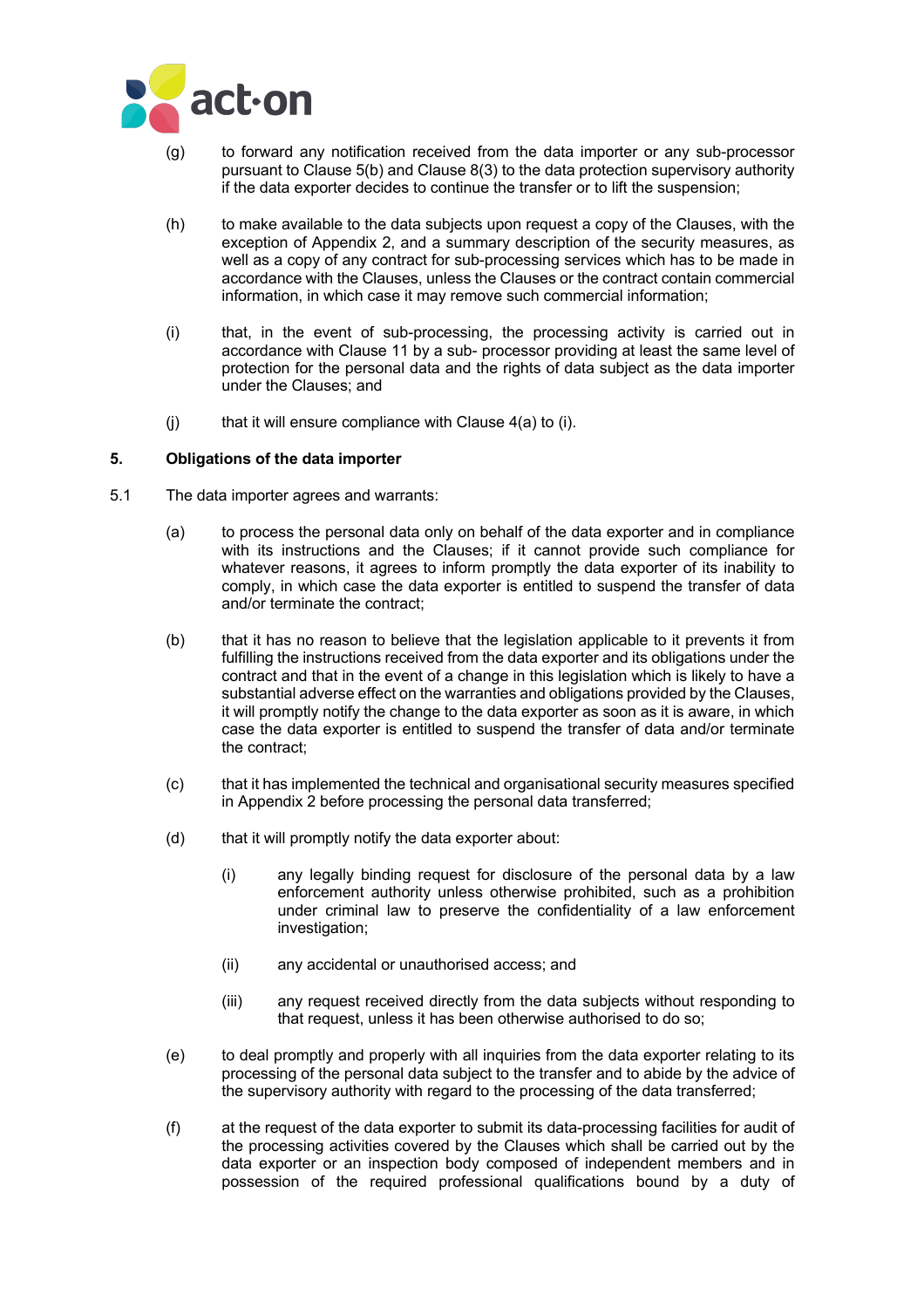

confidentiality, selected by the data exporter, where applicable, in agreement with the supervisory authority;

- (g) to make available to the data subject upon request a copy of the Clauses, or any existing contract for sub-processing, unless the Clauses or contract contain commercial information, in which case it may remove such commercial information, with the exception of Appendix 2 which shall be replaced by a summary description of the security measures in those cases where the data subject is unable to obtain a copy from the data exporter;
- (h) that, in the event of sub-processing, it has previously informed the data exporter and obtained its prior written consent;
- (i) that the processing services by the sub-processor will be carried out in accordance with Clause 11;
- (j) to send promptly a copy of any sub-processor agreement it concludes under the Clauses to the data exporter.

#### **6. Liability**

- 6.1 The parties agree that any data subject, who has suffered damage as a result of any breach of the obligations referred to in Clause 3 or in Clause 11 by any party or sub-processor is entitled to receive compensation from the data exporter for the damage suffered.
- 6.2 If a data subject is not able to bring a claim for compensation in accordance with paragraph 1 against the data exporter, arising out of a breach by the data importer or his sub-processor of any of their obligations referred to in Clause 3 or in Clause 11, because the data exporter has factually disappeared or ceased to exist in law or has become insolvent, the data importer agrees that the data subject may issue a claim against the data importer as if it were the data exporter, unless any successor entity has assumed the entire legal obligations of the data exporter by contract or by operation of law, in which case the data subject can enforce its rights against such entity.

The data importer may not rely on a breach by a sub-processor of its obligations in order to avoid its own liabilities.

6.3 If a data subject is not able to bring a claim against the data exporter or the data importer referred to in paragraphs 1 and 2, arising out of a breach by the sub-processor of any of their obligations referred to in Clause 3 or in Clause 11 because both the data exporter and the data importer have factually disappeared or ceased to exist in law or have become insolvent, the sub-processor agrees that the data subject may issue a claim against the data subprocessor with regard to its own processing operations under the Clauses as if it were the data exporter or the data importer, unless any successor entity has assumed the entire legal obligations of the data exporter or data importer by contract or by operation of law, in which case the data subject can enforce its rights against such entity. The liability of the subprocessor shall be limited to its own processing operations under the Clauses.

## **7. Mediation and jurisdiction**

- 7.1 The data importer agrees that if the data subject invokes against it third-party beneficiary rights and/or claims compensation for damages under the Clauses, the data importer will accept the decision of the data subject:
	- (a) to refer the dispute to mediation, by an independent person or, where applicable, by the supervisory authority;
	- (b) to refer the dispute to the courts in the Member State in which the data exporter is established.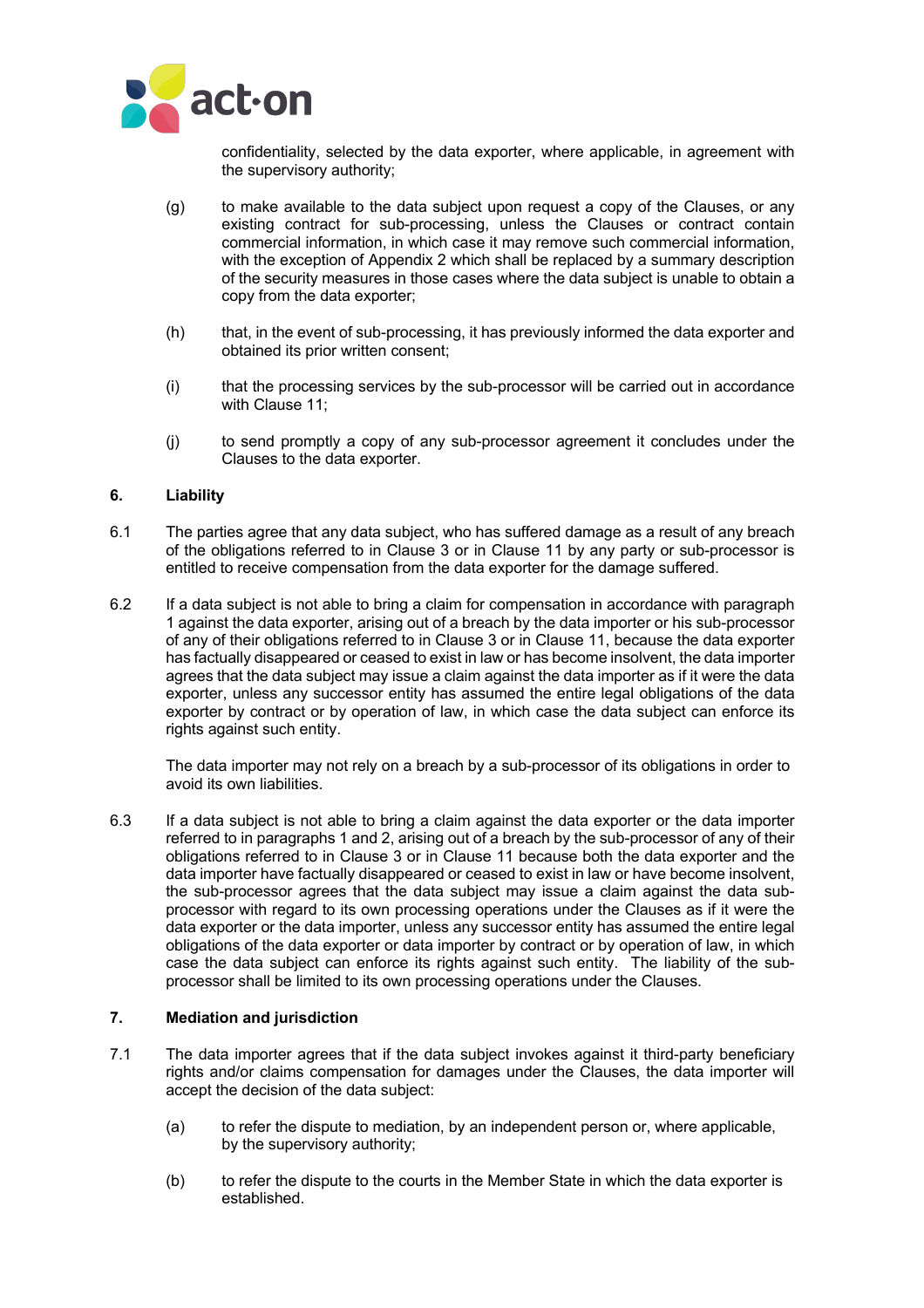

7.2 The parties agree that the choice made by the data subject will not prejudice its substantive or procedural rights to seek remedies in accordance with other provisions of national or international law.

### **8. Co-operation with supervisory authorities**

- 8.1 The data exporter agrees to deposit a copy of this contract with the supervisory authority if it so requests or if such deposit is required under the applicable data protection law.
- 8.2 The parties agree that the supervisory authority has the right to conduct an audit of the data importer, and of any sub-processor, which has the same scope and is subject to the same conditions as would apply to an audit of the data exporter under the applicable data protection law.
- 8.3 The data importer shall promptly inform the data exporter about the existence of legislation applicable to it or any sub-processor preventing the conduct of an audit of the data importer, or any sub-processor, pursuant to paragraph 2. In such a case the data exporter shall be entitled to take the measures foreseen in Clause 5(b).

## **9. Governing law**

The Clauses shall be governed by the law of the Member State in which the data exporter is established.

## **10. Variation of the contract**

The parties undertake not to vary or modify the Clauses. This does not preclude the parties from adding clauses on business related issues where required as long as they do not contradict the Clause.

## **11. Sub-processing**

- 11.1 The data importer shall not subcontract any of its processing operations performed on behalf of the data exporter under the Clauses without the prior written consent of the data exporter. Where the data importer subcontracts its obligations under the Clauses, with the consent of the data exporter, it shall do so only by way of a written agreement with the sub-processor which imposes the same obligations on the sub-processor as are imposed on the data importer under the Clauses. Where the sub-processor fails to fulfill its data protection obligations under such written agreement the data importer shall remain fully liable to the data exporter for the performance of the sub-processor's obligations under such agreement.
- 11.2 The prior written contract between the data importer and the sub-processor shall also provide for a third-party beneficiary clause as laid down in Clause 3 for cases where the data subject is not able to bring the claim for compensation referred to in paragraph 1 of Clause 6 against the data exporter or the data importer because they have factually disappeared or have ceased to exist in law or have become insolvent and no successor entity has assumed the entire legal obligations of the data exporter or data importer by contract or by operation of law. Such third-party liability of the sub-processor shall be limited to its own processing operations under the Clauses.
- 11.3 The provisions relating to data protection aspects for sub-processing of the contract referred to in paragraph 1 shall be governed by the law of the Member State in which the data exporter is established.
- 11.4 The data exporter shall keep a list of sub-processing agreements concluded under the Clauses and notified by the data importer pursuant to Clause 5.1(j), which shall be updated at least once a year. The list shall be available to the data exporter's data protection supervisory authority.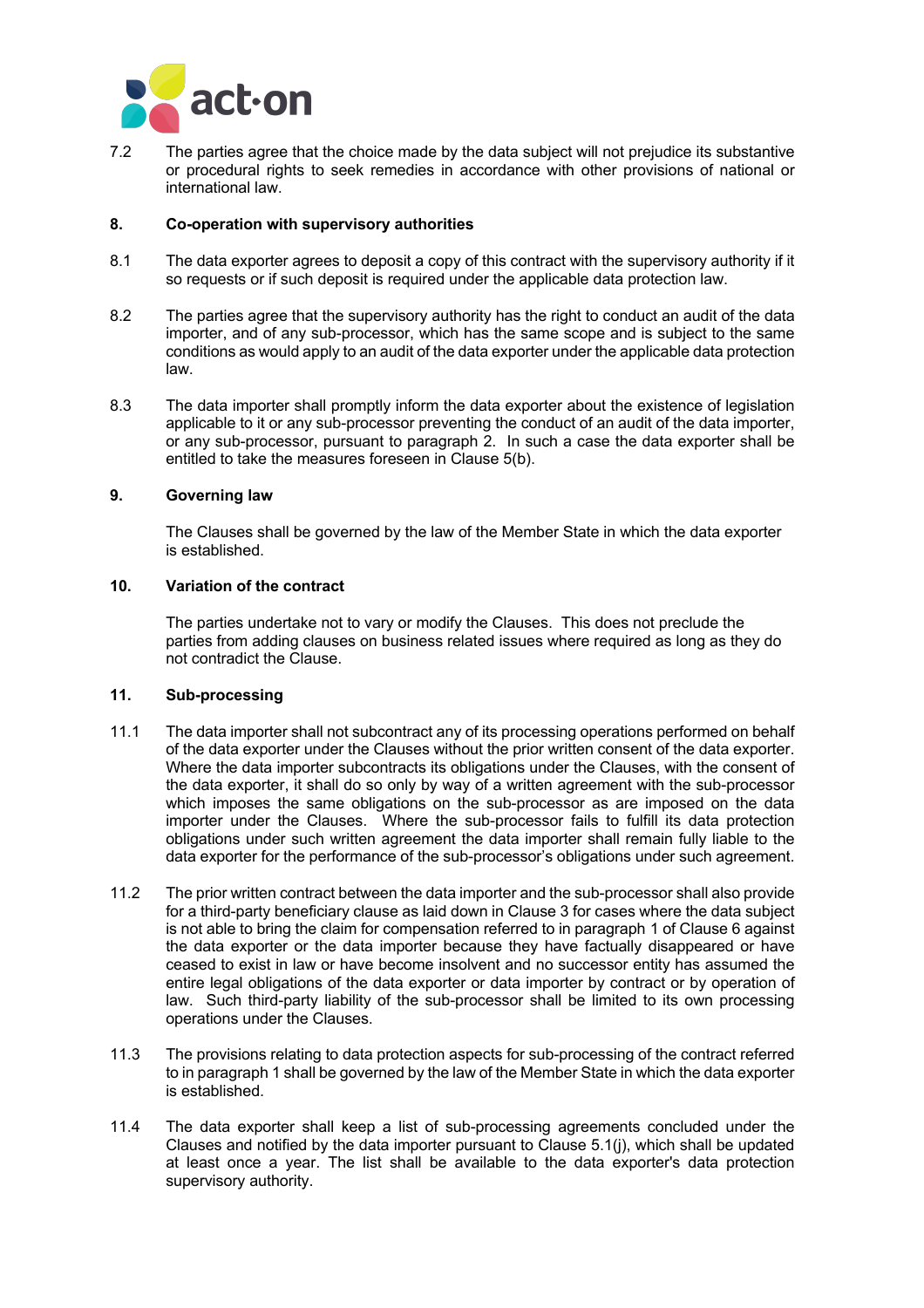

## **12. Obligation after the termination of personal data-processing services**

- 12.1 The parties agree that on the termination of the provision of data-processing services, the data importer and the sub-processor shall, at the choice of the data exporter, return all the personal data transferred and the copies thereof to the data exporter or shall destroy all the personal data and certify to the data exporter that it has done so, unless legislation imposed upon the data importer prevents it from returning or destroying all or part of the personal data transferred. In that case, the data importer warrants that it will guarantee the confidentiality of the personal data transferred and will not actively process the personal data transferred anymore.
- 12.2 The data importer and the sub-processor warrant that upon request of the data exporter and/or of the supervisory authority, it will submit its data-processing facilities for an audit of the measures referred to in paragraph 1.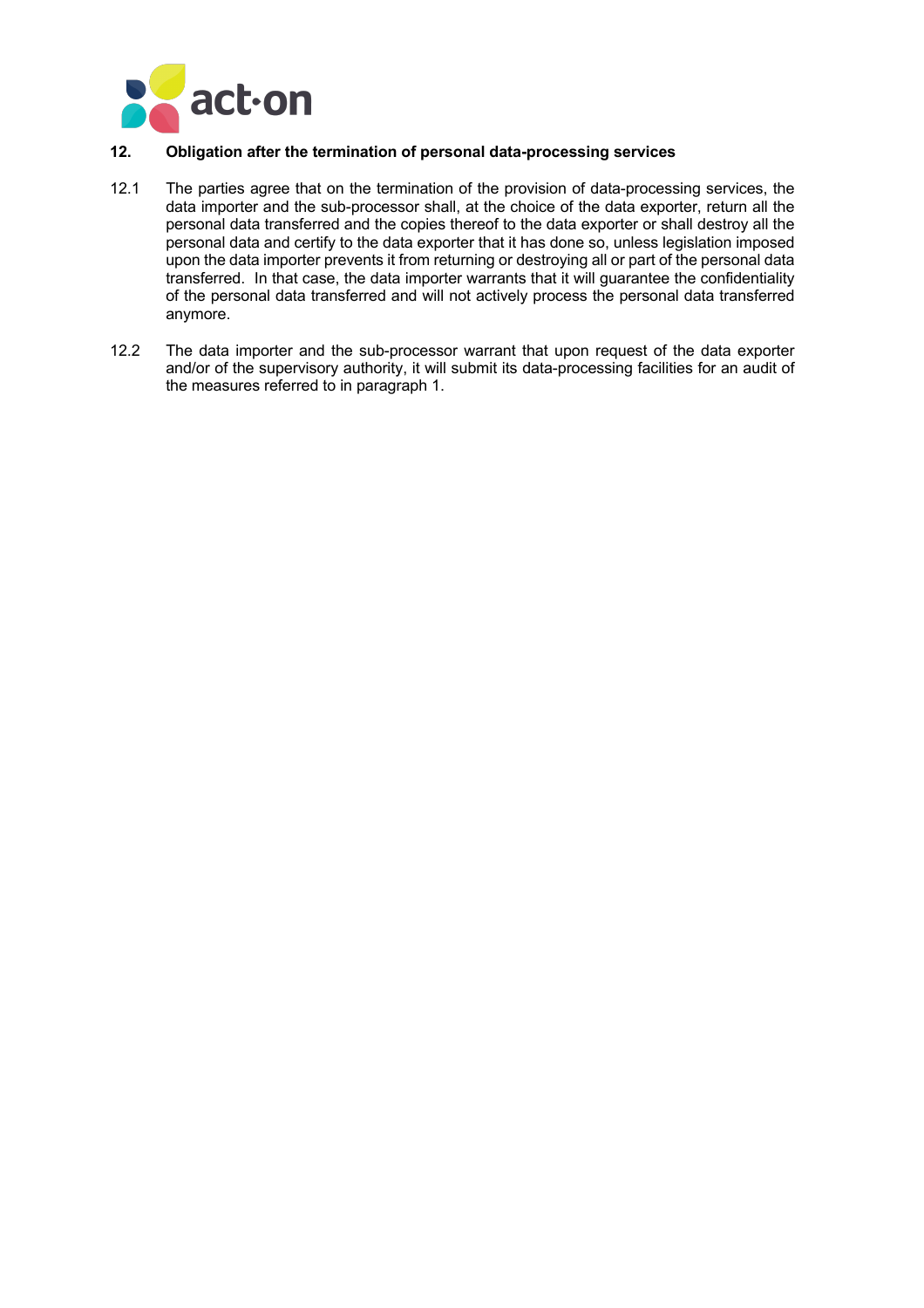

## **Appendix 1**

## **to the Standard Contractual Clauses**

The Member States may complete or specify, according to their national procedures, any additional necessary information to be contained in this Appendix.

#### **Data exporter**

The data exporter is: Customer.

#### **Data importer**

The data importer is: Supplier.

#### **Data subjects**

The personal data transferred concern the following categories of data subjects: contact information (company, title, email, physical business address, phone number), and IP Address (as applicable).

#### **Categories of data**

The personal data transferred concern the following categories of data: prospects of Customer, customers of Customer.

#### **Special categories of data (if appropriate)**

The personal data transferred concern the following special categories of data: N/A

#### **Processing operations**

The personal data transferred will be subject to the following basic processing activities: Processing to carry out the Services pursuant to the Main Agreement.